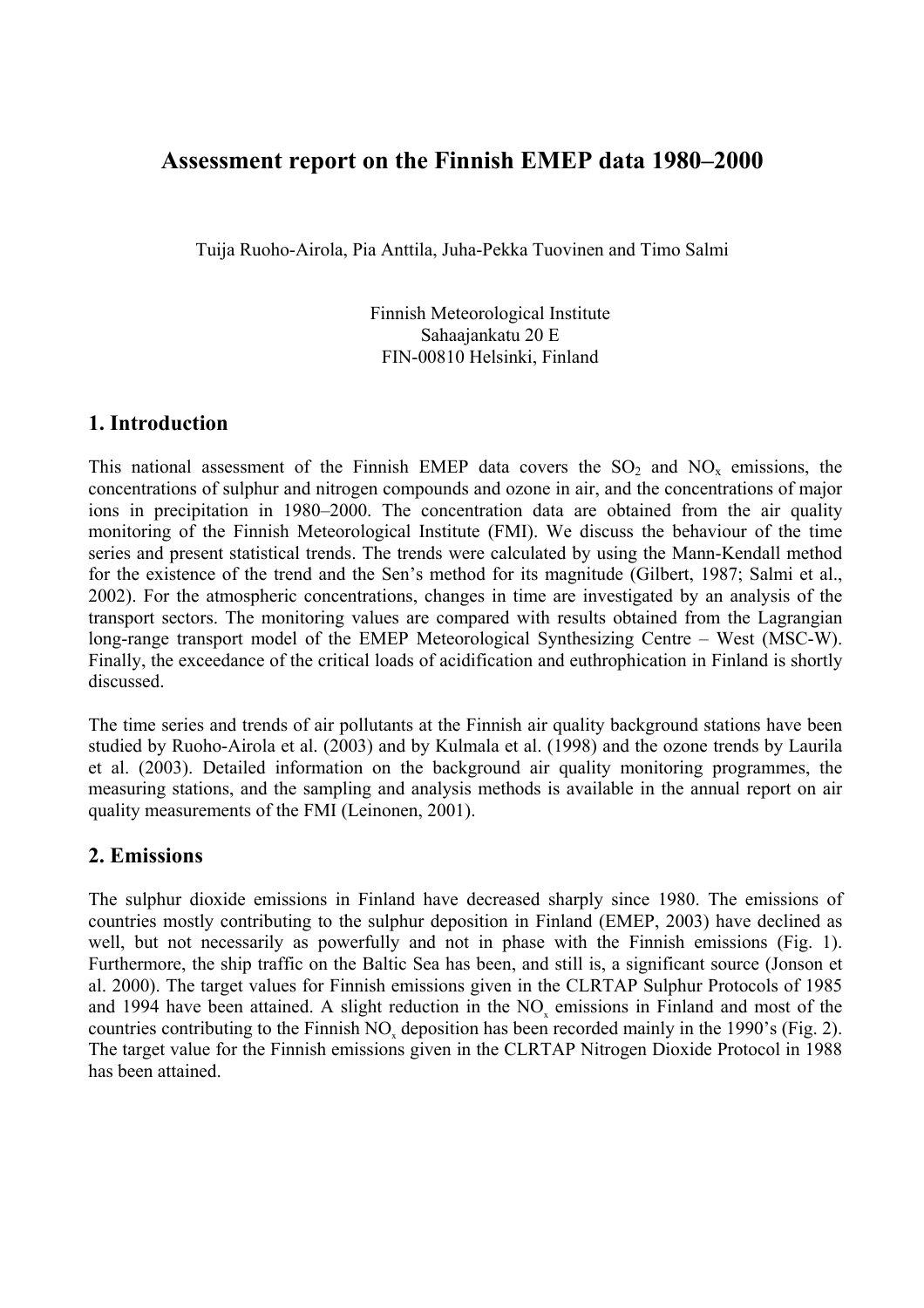

Figure 1. Officially reported data on the SO<sub>2</sub> emissions. Expert estimates are shown if official data are missing. The target values for the Finnish SO<sub>2</sub> emissions within the CLRTAP Sulphur Protocols are also shown. (EMEP, 2003)



Figure 2. The officially reported data on the  $NO<sub>x</sub>$  emissions. Expert estimates are shown if official data are missing. The target values for the Finnish  $NO<sub>x</sub>$  emissions within the CLRTAP  $NO<sub>x</sub>$  Protocol are also shown. (EMEP, 2003)

#### **3. Monitoring stations and measurement programme**

In Finland, the EMEP monitoring network consists of four monitoring stations (Fig. 3). The stations Utö, Virolahti and Ähtäri have been in operation for the whole assessment period 1980–2000, whereas measurements at Oulanka began in October, 1989. The present measurement programme is given in Table 1. During the assessment period, the methods for the sampling and analysis have followed the guidelines given by the EMEP Chemical Coordinating Centre (EMEP, 1996), excepting the monitoring of NO<sub>2</sub> concentrations, for which the automated Saltzman method, and the chemiluminescence monitor (since 1996) have been used. The measurement method for SO<sub>2</sub> was changed in 1989. The annual means during 1980–1989 have been corrected for the overestimate of  $1 \mu g/m^3$  of the older method, as estimated by a comparison of the methods.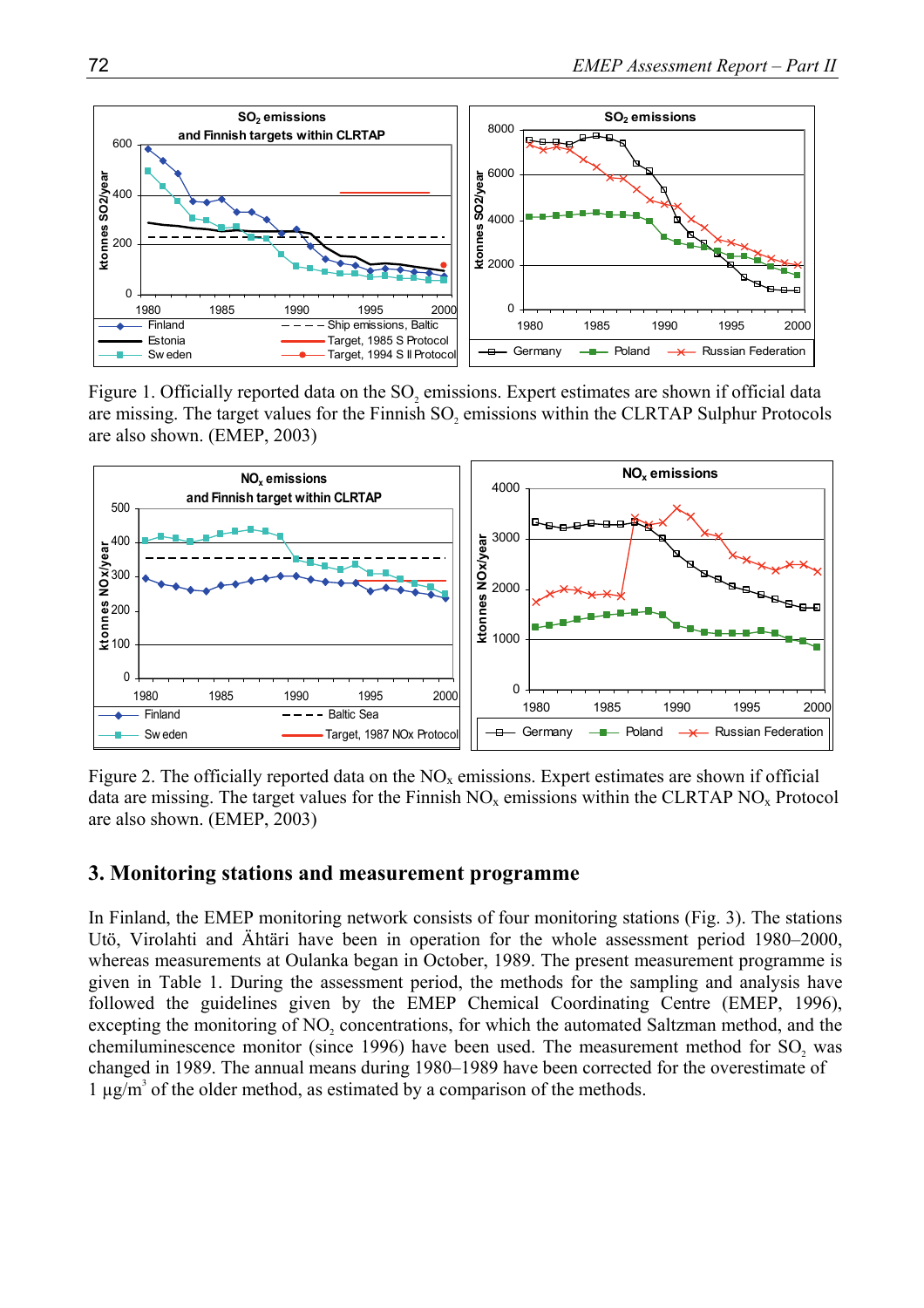|                                   | Medium        |                                | Components Measurement | Measurement  |
|-----------------------------------|---------------|--------------------------------|------------------------|--------------|
|                                   |               |                                | period                 | frequency    |
|                                   | Air           | SO <sub>2</sub>                | 24h                    | daily        |
| Oulanka                           |               | $SO_4^2$                       | 24h                    | daily        |
|                                   |               | NO <sub>2</sub>                | hourly means stored    | continuously |
|                                   |               | $HNO3+NO3$ 24 h                |                        | daily        |
|                                   |               | $NH_3+NH_4^+$ 24 h             |                        | daily        |
|                                   |               | O <sub>3</sub>                 | hourly means stored    | continuously |
|                                   | Precipitation | $SO_4^{2-}$                    | 24 h                   | daily        |
| Ähtäri                            |               | $NH_4$ <sup>+</sup>            | 24h                    | daily        |
|                                   |               | NO <sub>3</sub>                | 24h                    | daily        |
|                                   |               | $Cl^{\dagger}$                 | 24h                    | daily        |
| Virolahti,                        |               | $Na+$                          | 24h                    | daily        |
| $\mathbb{Z}$                      |               | ${Mg}^{2+}$ $\boldsymbol{K}^+$ | 24h                    | daily        |
| $U\dot{t}$ ö $\blacktriangledown$ |               |                                | 24h                    | daily        |
|                                   |               | $Ca^{2+}$                      | 24h                    | daily        |
|                                   |               | pH                             | 24 h                   | daily        |
|                                   |               |                                |                        |              |

Table 1. Measurement programme

Figure 3. Location of the Finnish EMEP stations

### **4. Sulphur components in air**

The sulphur dioxide concentrations in Finland declined dramatically during the 1980's, which was followed by a slight decline in the  $1990$ 's (Fig. 4). Changes in the SO<sub>2</sub> concentration in general follow the changes in the Finnish  $SO_2$  emissions. At the EMEP stations Utö, Virolahti and Ähtäri, the downward trend was highly significant (p<0.001) for the whole assessment period 1980–2000, and the overall reduction in the  $SO_2$  concentration exceeded 85%. In Oulanka, a significant downward trend  $(p<0.01)$  was found for the measuring period 1990–2000, with approximately a 50% total change in the concentration.

The strongest decline in the SO<sub>2</sub> time series has ended at different times at different stations: approximately in 1990 in Utö, in 1992 in Ähtäri, and in 1995 in Virolahti and Oulanka. The later date in Virolahti is most probably a result of the slower emission reductions in eastern Europe. In Oulanka, the shorter time series of the SO<sub>2</sub> concentration does not catch the most radical reduction.



Figure 4. Annual means of the sulphur dioxide concentration

The origin of the air masses transporting high SO<sub>2</sub> concentrations has been investigated from daily SO<sub>2</sub> values based on the 925 hPa trajectories provided by the EMEP/MSC-W (EMEP, 2003) and the sector calculation template prepared for the assessment work (EMEP,  $2003$ ). The highest SO<sub>2</sub> concentrations in Virolahti (Fig. 5) originate from the sectors between S and E, while the most frequent transport sector is, fortunately, W, followed by NW and SW. Thus, the  $SO<sub>2</sub>$  concentration is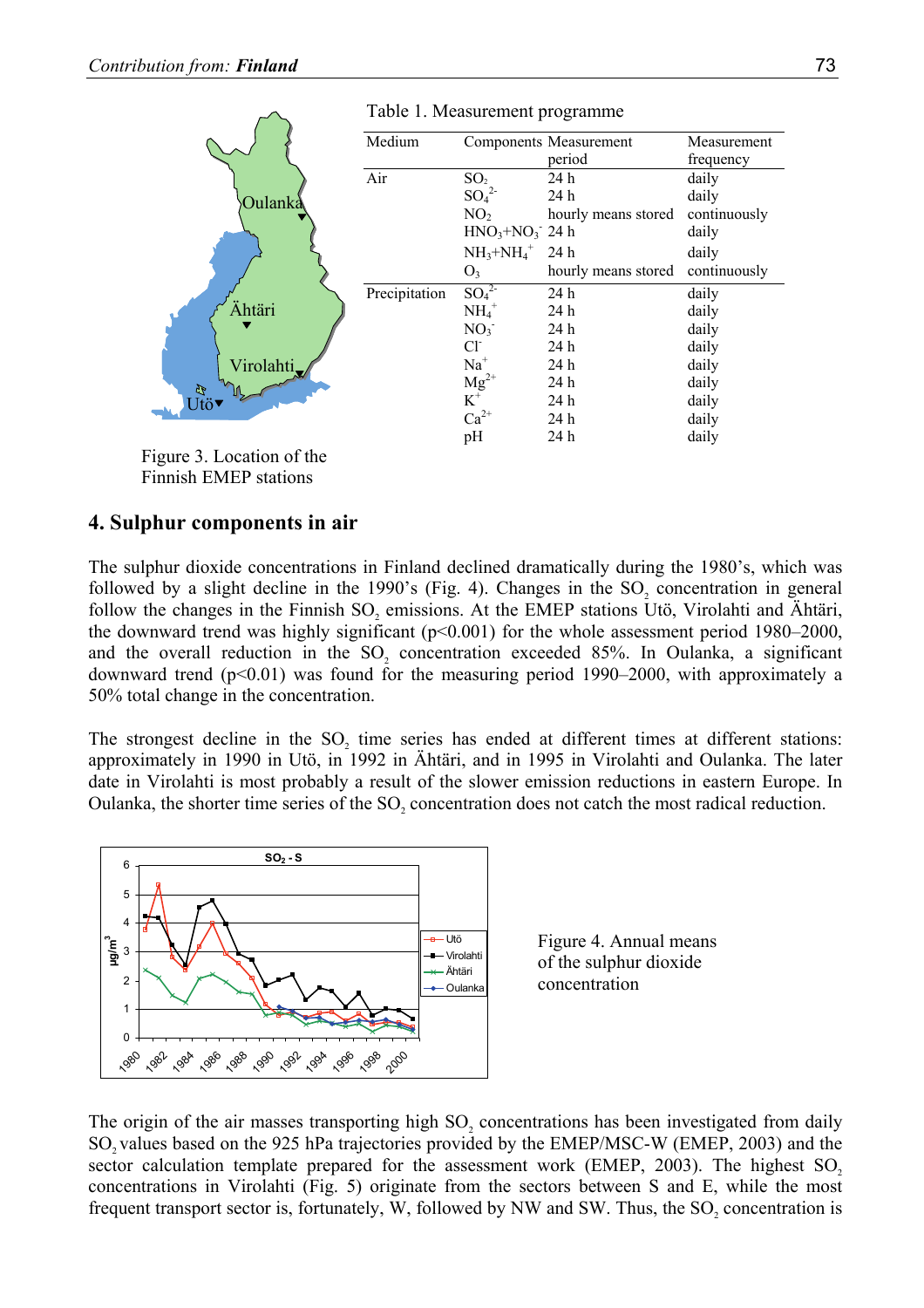highly affected by transport with cleaner western winds, although the highest concentrations from the S and SE sectors also have a remarkable effect on the mean concentration level. For about 30% of the days, the sector was classified as undetermined, because of an inconsistent transport sector. The mean  $SO_2$  concentration in Virolahti has decreased during 1986–2000 in all sectors. In the most polluted E and SE sectors, the largest decline took place in 1991–2000, whereas in the other sectors the concentration has decreased earlier, or more steadily, during the period 1986–2000.



Figure 5a. Dependence of the SO<sub>2</sub> concentration Figure 5b. Frequency of different transport on the transport sector in Virolahti. sectors in Virolahti, in number of days per year

In Oulanka, the concentration of SO<sub>2</sub> has been elevated when the transport sector has been from NE to S, the most frequent transport sectors were SW and W (Fig. 6). At the two other EMEP stations, elevated sulphur dioxide concentrations have been measured when the transport sector has been between E and S, in Utö also from NE during 1986-1990. At all stations, the reduction in concentration was largest in the polluted sectors and in the beginning of the period. The mean concentration in Ähtäri in the SE sector declined from 4.2  $\mu$ g/m<sup>3</sup> to 1.2  $\mu$ g/m<sup>3</sup> during 1986–1995. In Utö a similar reduction took place at the same time in the NE and E sectors.



Figure 6a. Dependence of the  $SO_2$  concentration Figure 6b. Frequency of different transport on the transport sector in Oulanka.



sectors in Oulanka, in number of days per year.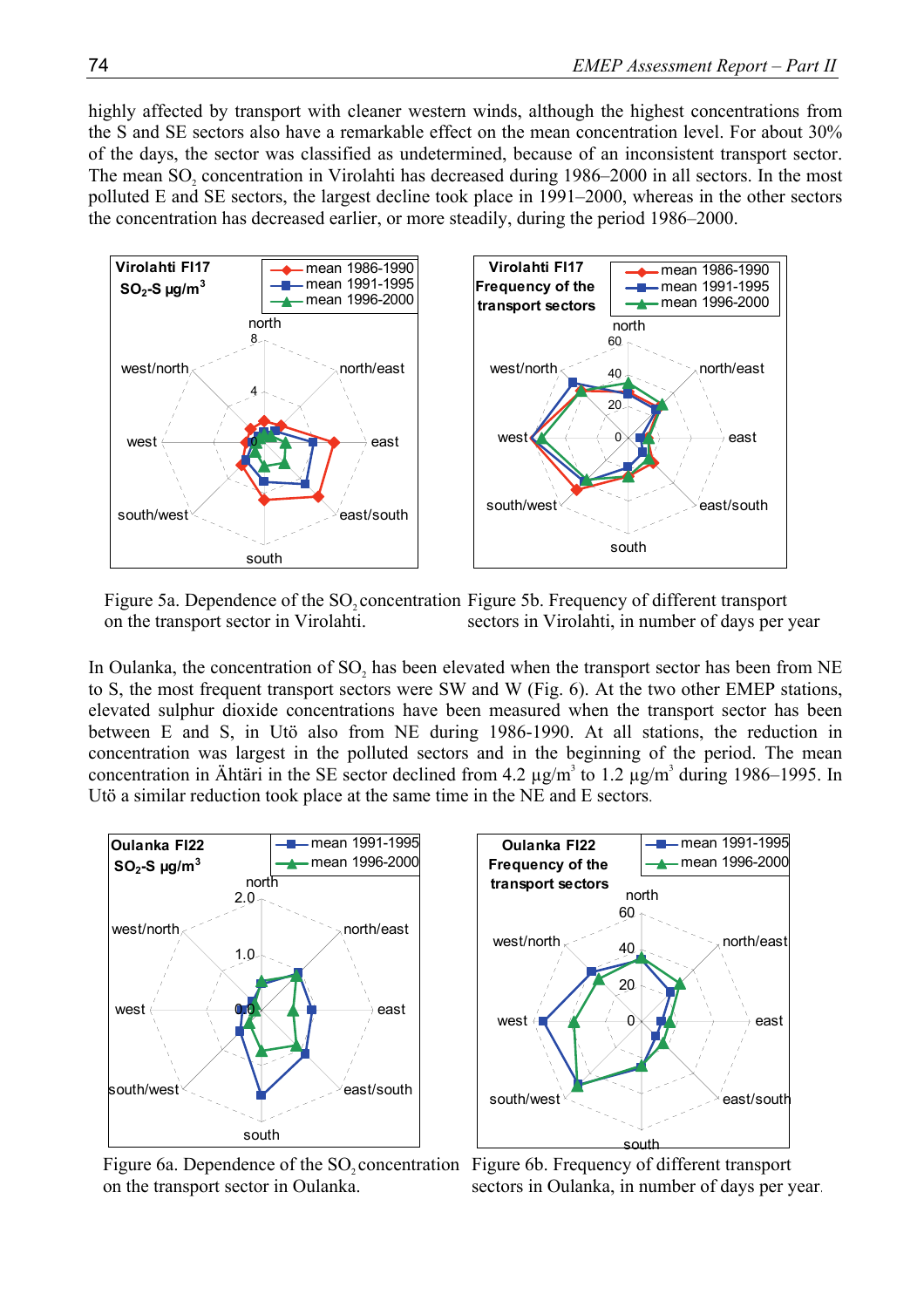The sulphate concentration in aerosols has declined steadily at all stations, and the downward trend is highly significant (Table2). However, the slope is not as steep as for the SO<sub>2</sub> concentration. The changes in the sulphate concentration reflect rather well the development in the emissions of the whole Europe. The highest sulphate concentrations in air typically occurred when the transport sector was between E and SW. The decline in the sector mean values has been rather even during the 15 years.

Table 2. The trend in the atmospheric particulate sulphate concentration at the Finnish EMEP stations in 1980–2000 (Oulanka 1990–2000). Sen's estimate for the trend (est.) and the 95% confidence limits (min., max.) are shown. Mann-Kendall trend significance \*\*\*, p<0.001; \*\*,  $p < 0.01$ .

| <b>Station</b> |      |         | Trend sign. Sen's slope estimate per year, $\mu$ gS/m <sup>3</sup> Change per |         |           |
|----------------|------|---------|-------------------------------------------------------------------------------|---------|-----------|
|                |      | est.    | min.                                                                          | max.    | period, % |
| Utö            | ***  | $-0.05$ | $-0.06$                                                                       | $-0.04$ | $-62$     |
| Virolahti      | ***  | $-0.07$ | $-0.08$                                                                       | $-0.05$ | -66       |
| Ähtäri         | ***  | $-0.04$ | $-0.05$                                                                       | $-0.03$ | -65       |
| Oulanka        | $**$ | $-0.02$ | $-0.04$                                                                       | $-0.01$ | $-39$     |

## **5. Nitrogen components in air**

The trends of the total ammonium  $(NH_3+NH_4^+)$  and total nitrate  $(HNO_3+NO_3)$  concentrations are different at different stations. Significant trends were detected for most stations for at least a part of the measuring period. The main tendency of the total ammonium concentration is decline until about 1995. Since then, the concentration level has increased again at three stations (Fig. 7). In Ähtäri, the downward trend lasts until 2000. Emissions from the agriculture in Finland and abroad are the main source for ammonium (EMEP, 2003). The  $NH<sub>3</sub>$  emissions in Finland have declined only slightly during the measuring period, but larger reductions have been reported in the nearby countries. Emissions from Estonia, Latvia, Lithuania, the Russian Federation and Germany have decreased considerably, at least between 1991–1995 (EMEP, 2003), which explains part of the downward trend in the total ammonium concentration. The trend of the total nitrate concentration reflects rather well the development of the total NO<sub>x</sub> emissions in Europe.

The highest total nitrate concentrations at the stations originate from the S and SW sectors. Fig. 8 shows the mean values in different sectors in Oulanka. A slight decrease of concentration can be detected in all sectors.

In Oulanka, the largest NO<sub>2</sub> concentrations originate from the S sector, although transport from the W, SW and SE sectors also causes increased concentrations (Fig. 9). The mean concentration has increased from 1991–1995 to 1997–2000 in all transport sectors except for NW, N and NE. No NO<sub>2</sub> measurements were performed in 1996. At the other stations, the sectoral distribution of NO<sub>2</sub> is more even because of NO<sub>x</sub> emissions from domestic sources.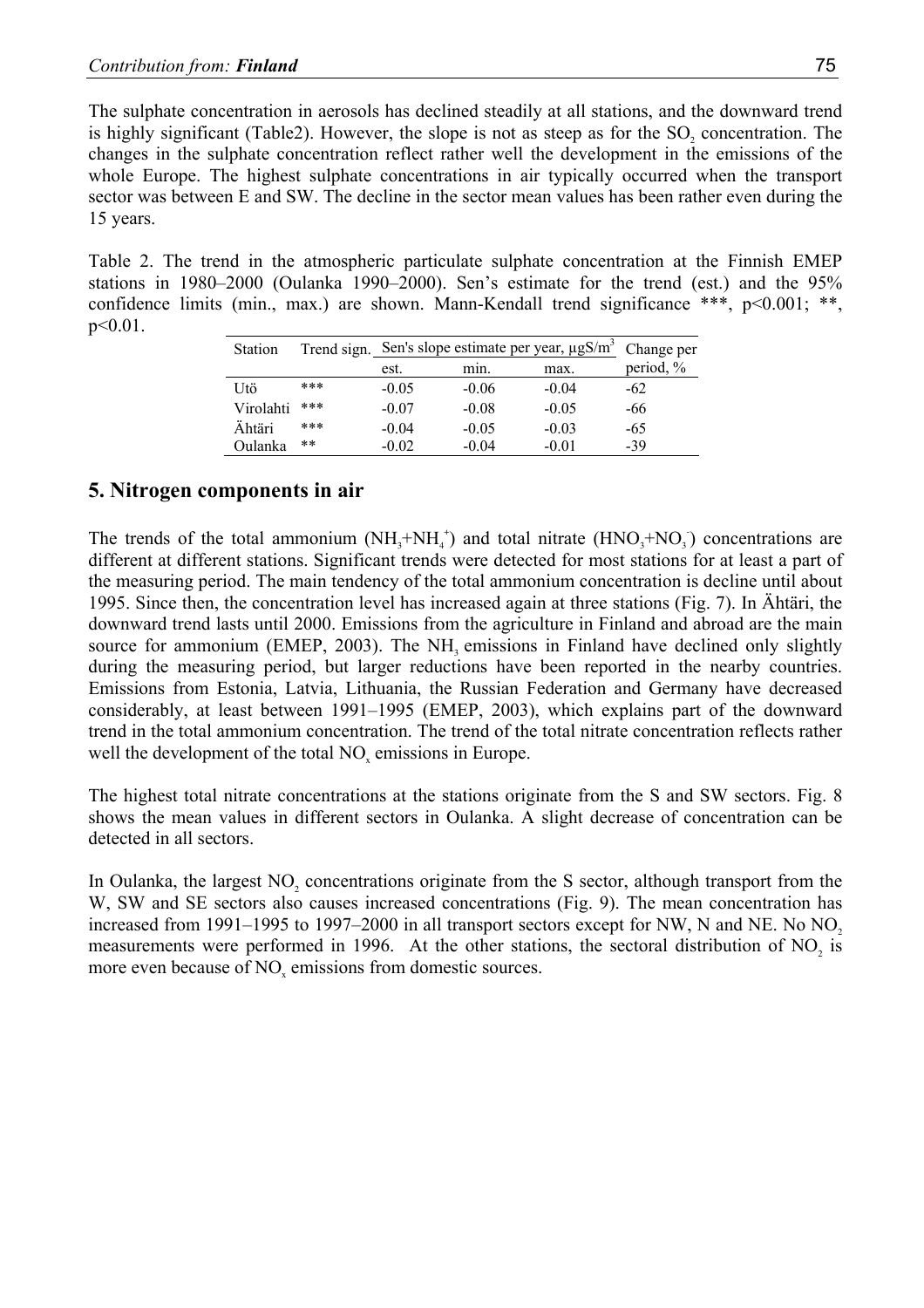

Figure 7. Annual mean concentration of total ammonium and total nitrate in the air.



Figure. 8. Dependence of the total nitrate concentration on the transport sector in Oulanka.

Figure 9. Dependence of the NO<sub>2</sub> concentration on the transport sector in Oulanka.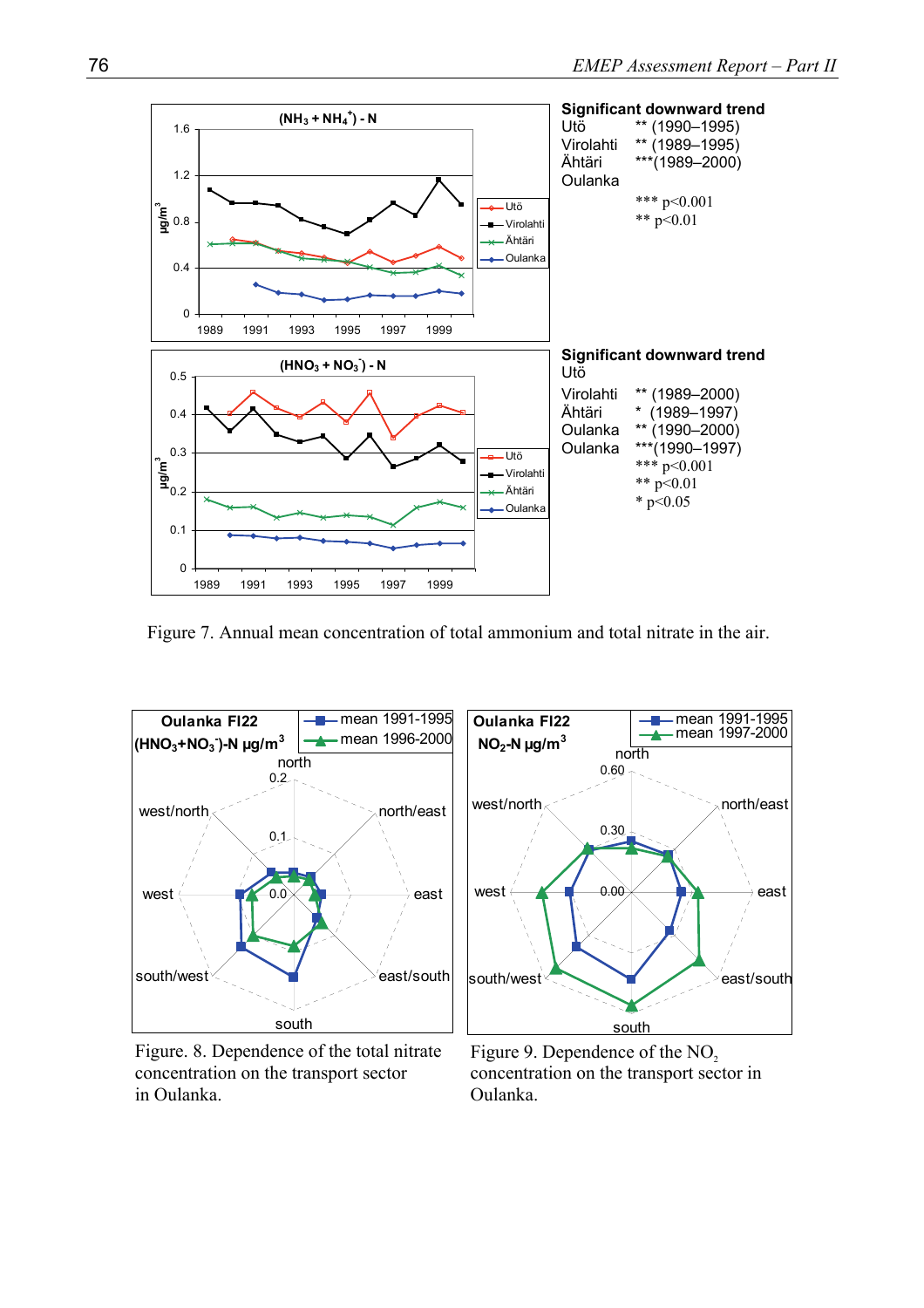#### **6. Ozone**

Ozone trends were analysed for the photochemically active season. The average ozone concentrations during the most active May–July period are stable or increasing (Fig. 10), but the trend estimates are not statistically significant at the 0.1 level (Table 3). The trends of the concentrations averaged over April–September are similar (data not shown).

The changes in the highest ozone concentrations were estimated by calculating the 99th percentile of the hourly concentration values for each station. No statistically significant  $(p<0.1)$  trends were found (Fig. 11, Table 3). However, the consistently negative sign in the trend estimates suggests a marginal decline of the highest concentrations across the country.



Figure 10. Average daytime ozone concentrations Figure 11. The 99th percentiles of hourly dayin May–July. Linear regressions (bold lines) together with the 95% confidence intervals are also shown.

time ozone concentrations in May–July. Linear regressions (bold lines) together with the 95% confidence intervals are also shown.

Table 3. Trends in ozone concentrations in May–July in 1989–2001 in Utö, Virolahti and Ähtäri, and in 1990–2001 in Oulanka (in ppb  $yr^{-1}$ ). The trends are based on Sen's slope estimate. Significance levels: \*\*,  $p < 0.01$ ; \*,  $p < 0.05$ ; +,  $p < 0.1$ ; -,  $p \ge 0.1$ .

| <b>Station</b> | Average   | 99th percentile | Average, clean air |
|----------------|-----------|-----------------|--------------------|
| Utö            | $0.05(-)$ | $-0.39(-)$      | $0.50$ (**)        |
| Virolahti      | $0.47(-)$ | $-0.12(-)$      | $0.58(+)$          |
| Ähtäri         | $0.48(-)$ | $-0.33(-)$      | $0.53$ (*)         |
| Oulanka        | $0.26(-)$ | $-0.52(-)$      | $-0.19(-)$         |

Ozone trends were also calculated for unpolluted air masses. These air masses were sorted out based on the atmospheric concentrations of total nitrate. Only ozone data for days with the total nitrate concentration below its 10th percentile value were included in this analysis. The mean ozone concentrations in clean air show a statistically significant positive trend in the southern and central parts of Finland, where the increase rate is about 5 ppb per decade (Fig. 12, Table 3). However, no trend is detected at the northernmost site Oulanka.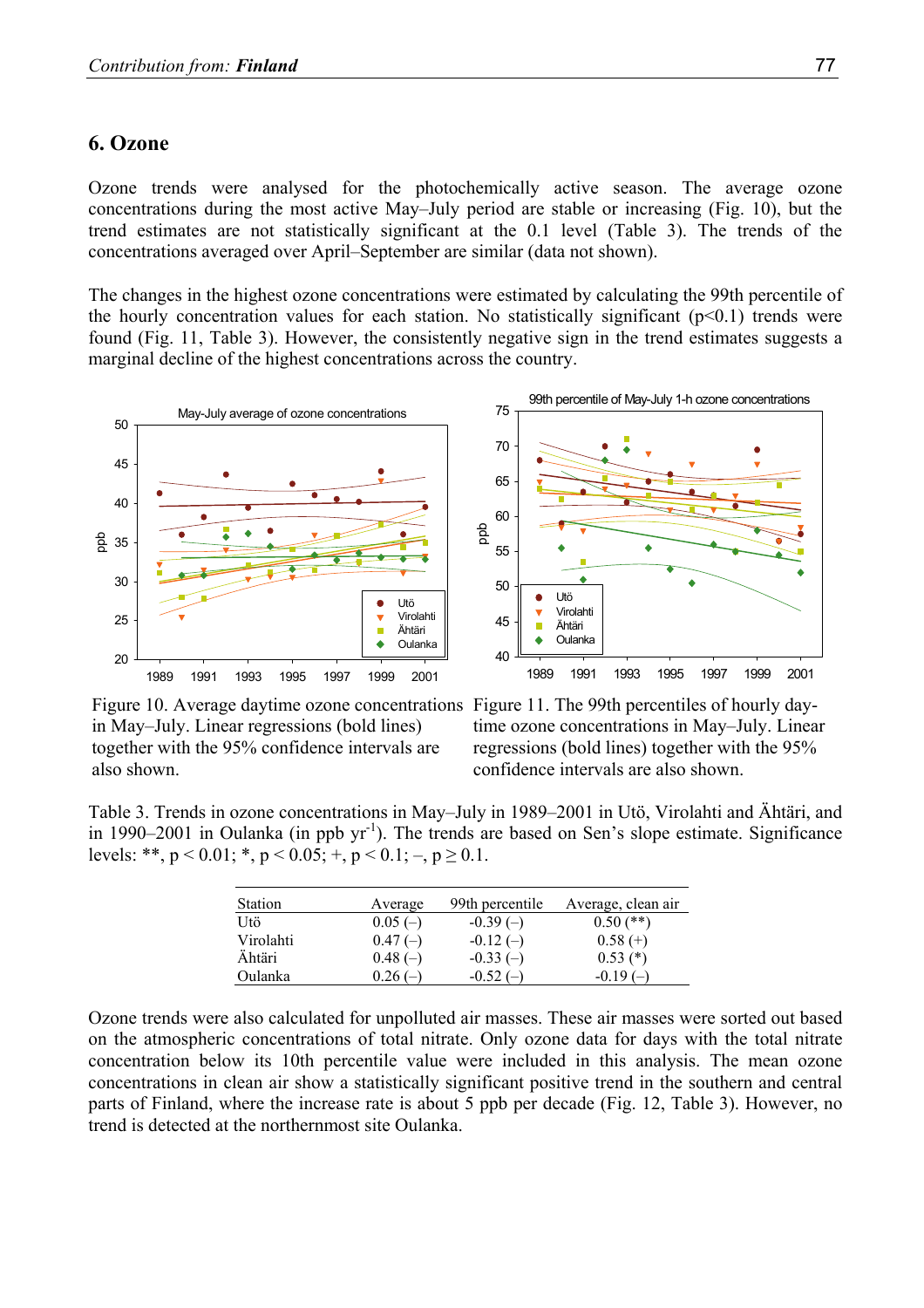

Figure. 12. Average ozone concentrations in unpolluted air masses in May–July. Linear regressions (bold lines) together with the 95% confidence intervals are also shown.

The values of the AOT40 (Accumulated exposure Over a Threshold of 40 ppb) vegetation exposure index, calculated according to the instructions given in the ozone directive of the European Union (EU, 2002), are shown in Fig. 13 for April–September (AOT40 for forests, AOT40f) and for May– July (AOT40 for crops, AOT40c). The AOT40 index accumulates elevated concentrations, resulting in great variations between the years and locations. In Oulanka, AOT40f has been rather steadily at about 4000 ppb h during 1994–2000 but more variable during the early 1990's. At the more southern sites, AOT40f is about 7000 ppb h on the average. The critical level (10 000 ppb h) has not been exceeded as a 5-year average, even though higher values have been observed in some individual years. For crops, the observed AOT40c exceeds the critical level (3000 ppb h) in the southern and central parts of the country.



Figure 13. Values of the AOT40 exposure index for forests (AOT40f, left) and crops (AOT40c, right). The 5-year averages and the corresponding critical levels of 10 000 ppb h for AOT40f and 3000 ppb h for AOT40c are also indicated.

As the time-series are short when compared to the interannual variation, it is difficult to estimate trends in AOT40. Within the period 1989–1999, there would appear to be a significant trend at some southern sites, but adding the last two years of low exposure makes the trends statistically insignificant. It can be concluded, however, that there has been no decrease in the AOT40 values corresponding to the reported reductions of the ozone precursor emissions.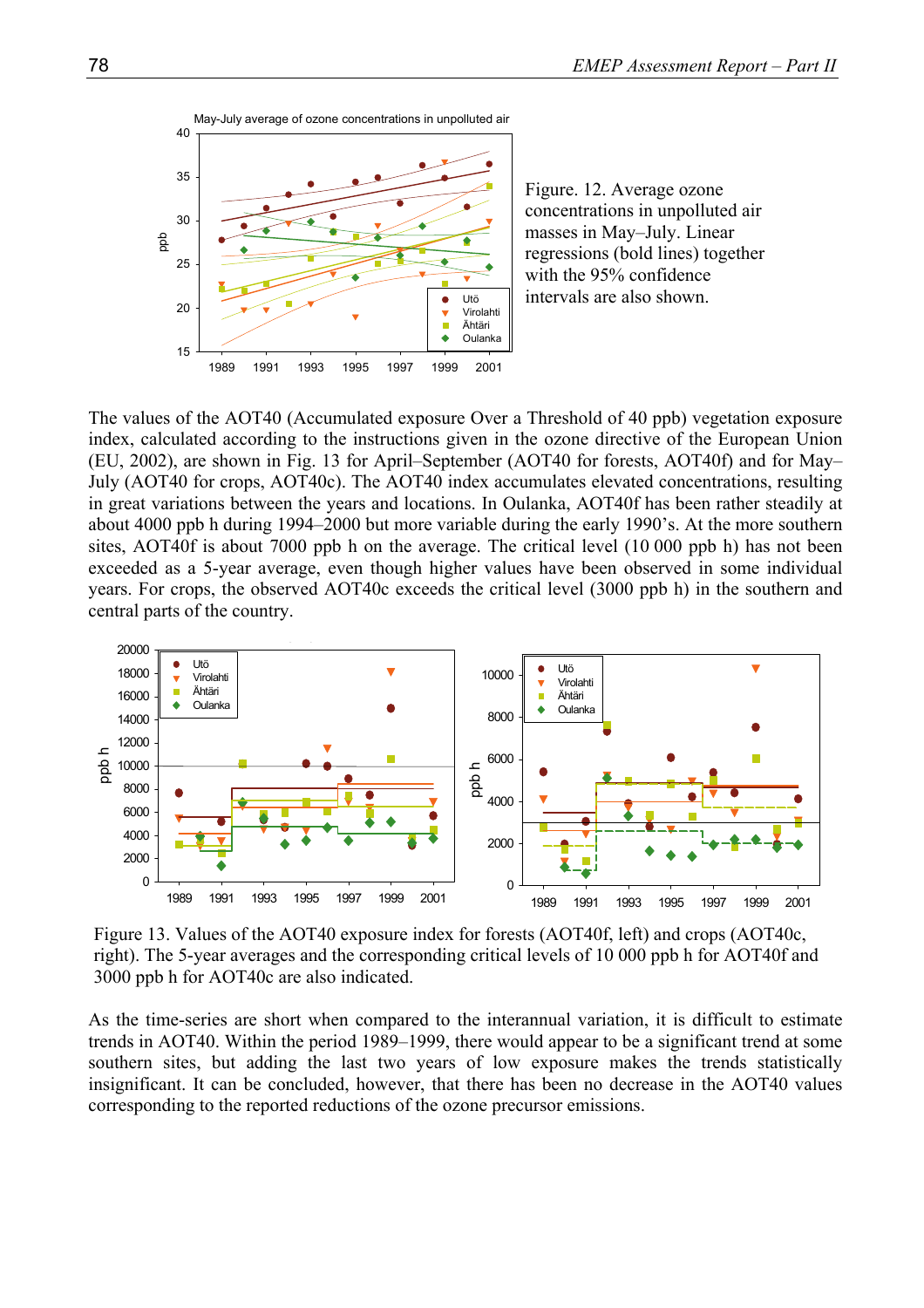#### **7. Components in precipitation**

An overall reduction in the sulphate concentration in precipitation is evident (Fig. 14). Highly significant downward trends are calculated for all stations for the whole 20-year period. Also the concentrations of nitrate and ammonium in precipitation have declined at all stations and the downward trends are significant (Table 4).



The hydrogen ion concentrations have decreased clearly in Ähtäri in the central part of Finland and Oulanka in the NE during the measuring period, while at the southern stations the situation is more complex (Fig. 15). In Virolahti, the concentration increased during the 1980's, whereafter a slight decrease has been taken place. In Utö, the hydrogen ion concentration fluctuated in the 1980's, but started to decline in the 1990's without any clear trend.

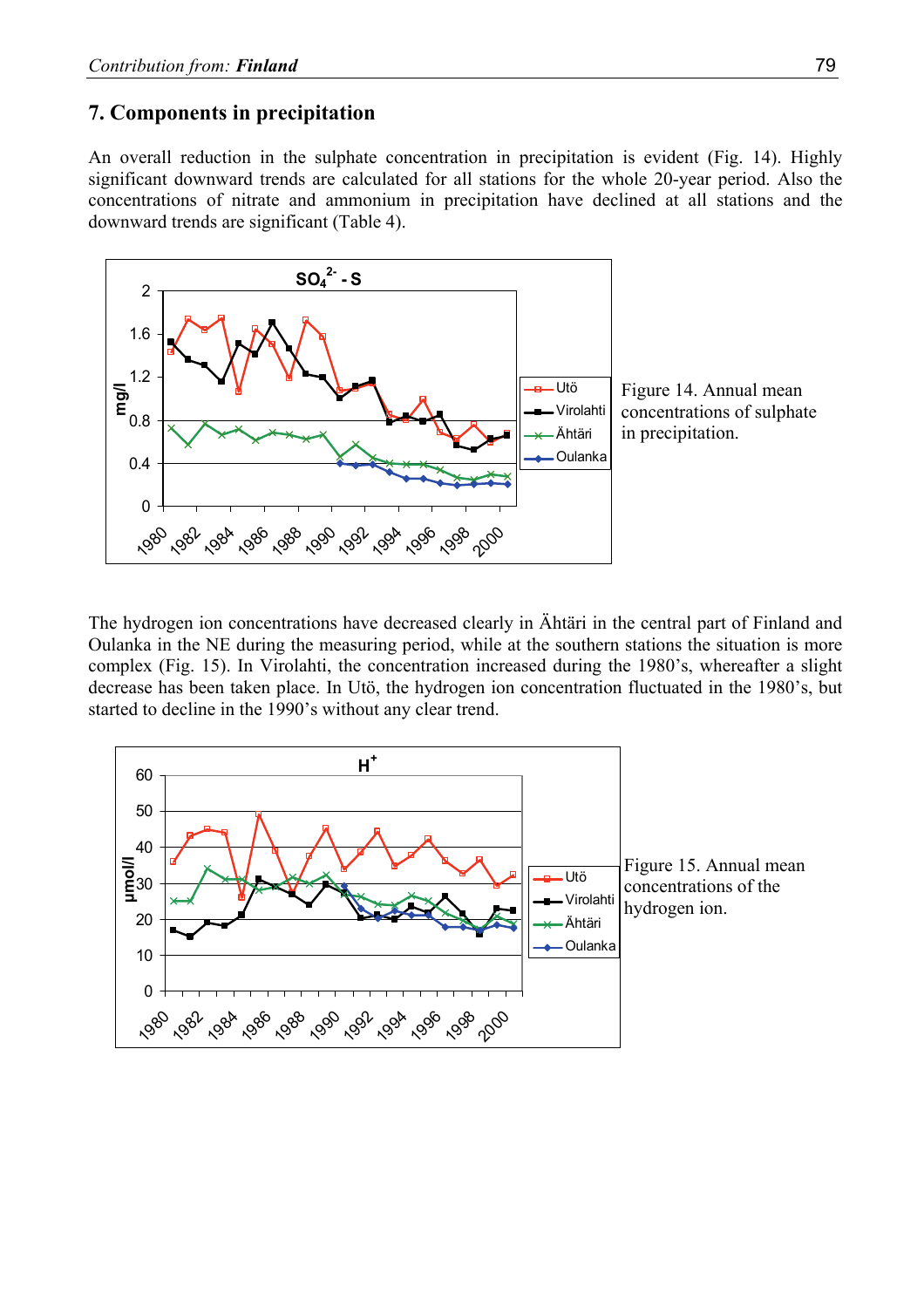| Station             | SО  |       | $NO_3-NNH_4+N$ | $\mathrm{H}^*$ |      |     | $Na+$ |        |
|---------------------|-----|-------|----------------|----------------|------|-----|-------|--------|
| Utö                 | *** | $* *$ | ***            | $\ast$         | ***  |     |       | $**$   |
| Virolahti           | *** | $* *$ | ***            |                | $**$ | *** |       | ***    |
| Ähtäri              | *** | ***   | **             | ***            |      | *** |       | $\ast$ |
| Oulanka (1990–2000) | **  | *     | *              | $***$          |      |     | *     |        |

Table 4. Significances (Mann-Kendall) of downward trends in the ion concentrations in precipitation 1980–2000. \*\*\*, p<0.001; \*\*, p<0.01; \*, p<0.05

Concentrations of the base cation components  $K^+$  and  $Ca^{2+}$  have decreased at the southern stations, most probably because of reduced emissions in Estonia. The sum of all base cations has declined by about 33 % at all stations since the late 1980's. The year-to-year oscillations in the time series in Fig. 16 were smoothed by a Gaussian filter method, in which the weighting factors for the calculation of the moving averages are taken from the density function of the normal distribution, where the standard deviation was 1.5 years. This method has been used for meteorological data series to visualize long-term fluctuations (Mitchell et al., 1966).



Figure 16.Indexed weighted concentration for the sum of base cations. The year 2000 value has been taken as 100%.

### **8. Quality of data**

The sampling at the stations and the chemical analysis follow the EMEP manual including the QA/QC programme, except for the NO<sub>2</sub> monitoring. According to the EMEP CCC quality assessment based on annual intercomparisons, the data quality of the Finnish measurements of precipitation and air quality has been high during the whole assessment period. All these data are classified in the best A class (uncertainty within  $\pm 10\%$ ), except the NO<sub>2</sub> data, which are classified in class C (uncertainty within  $\pm 30\%$ ).

#### **9. Comparison between the measurements and the EMEP Lagrangian model in 1985–1996**

The comparison between the measured atmospheric and precipitation concentrations and the corresponding modelled values was performed by calculating the annual relative biases as

$$
RB = 2 * \frac{\overline{M} - \overline{O}}{\overline{M} + \overline{O}}
$$

where  $\overline{M}$  and  $\overline{O}$  are the annual modelled and observed averages, respectively. The annual averages at each station were calculated from the daily values with common measurement and model data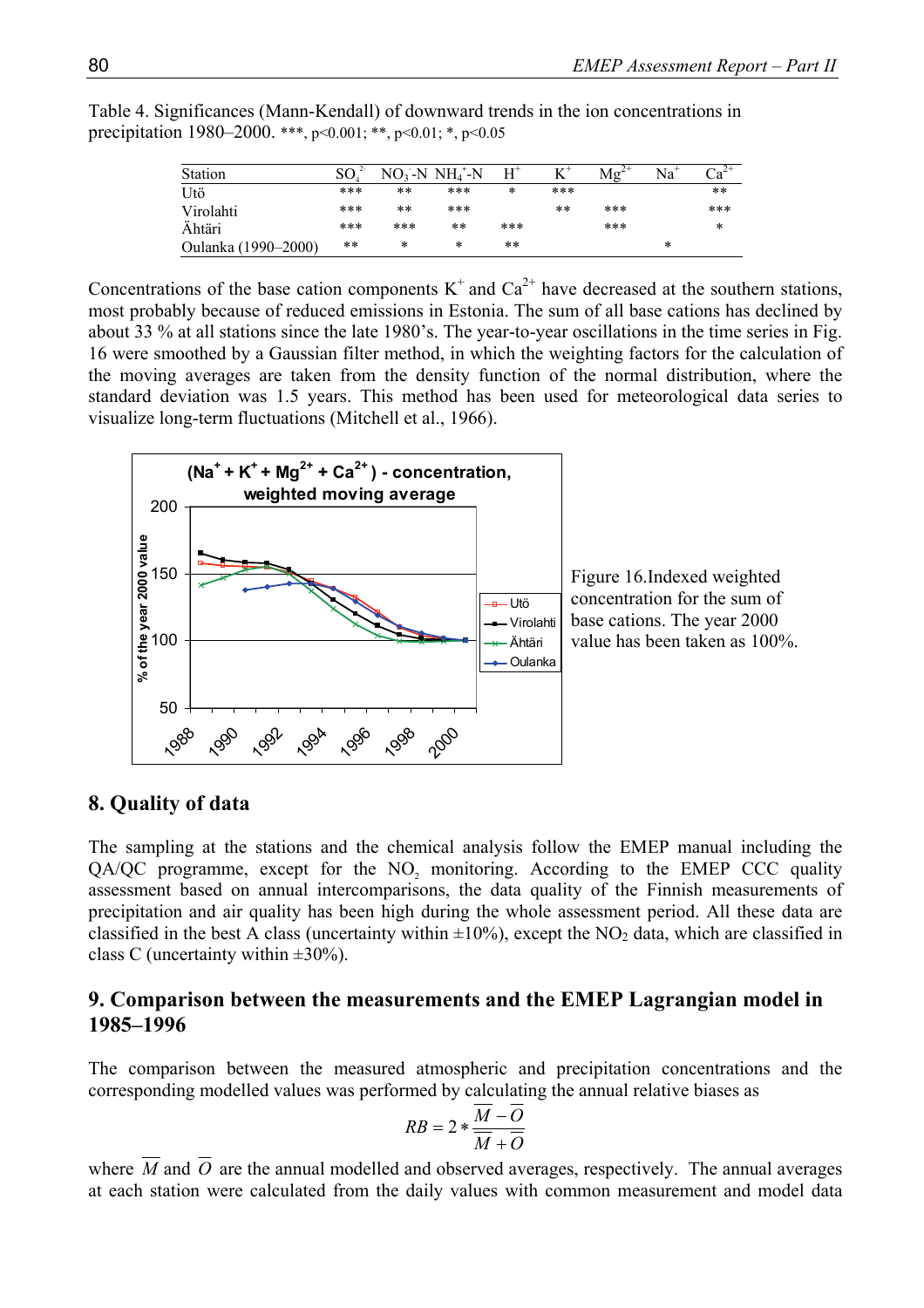(EMEP, 2003). In Fig. 17 the annual relative biases are shown for each component as averaged over the three Finnish mainland EMEP stations Virolahti, Ähtäri and Oulanka.

The weakest correspondence between the measurements and the EMEP model was obtained for the atmospheric nitrogen dioxide and total nitrate concentration (Fig. 17 a). The overestimation of the total nitrate in air is a well-known feature of the Lagrangian model (e.g. EMEP/MSC-W, 1998). The agreement is better for the sulphur compounds.



Figure 17 a. The annual relative bias of the modelled atmospheric concentrations in 1985– 1996 averaged over Virolahti, Ähtäri and Oulanka.

Figure 17 b. The annual relative bias of the modelled concentrations in precipitation in 1985– 1996 averaged over Virolahti, Ähtäri and Oulanka.

The concentrations in precipitation are mainly slightly underestimated by the EMEP Lagrangian model (Fig. 17 b). The largest disagreement was found for ammonium prior to 1993, after which its agreement reached the same level as that of the other components in precipitation.

Correspondingly, the annually accumulated wet deposition of non-marine sulphate, nitrate and ammonium are mainly slightly underestimated by the Lagrangian model as compared to the measured values at the three Finnish EMEP stations (Fig. 18). As for concentrations, the largest difference between the modelled and measured deposition appears in ammonium data before 1993. For sulphate and nitrate, the deposition trends and their annual variation are reasonably well reproduced by the model at all stations.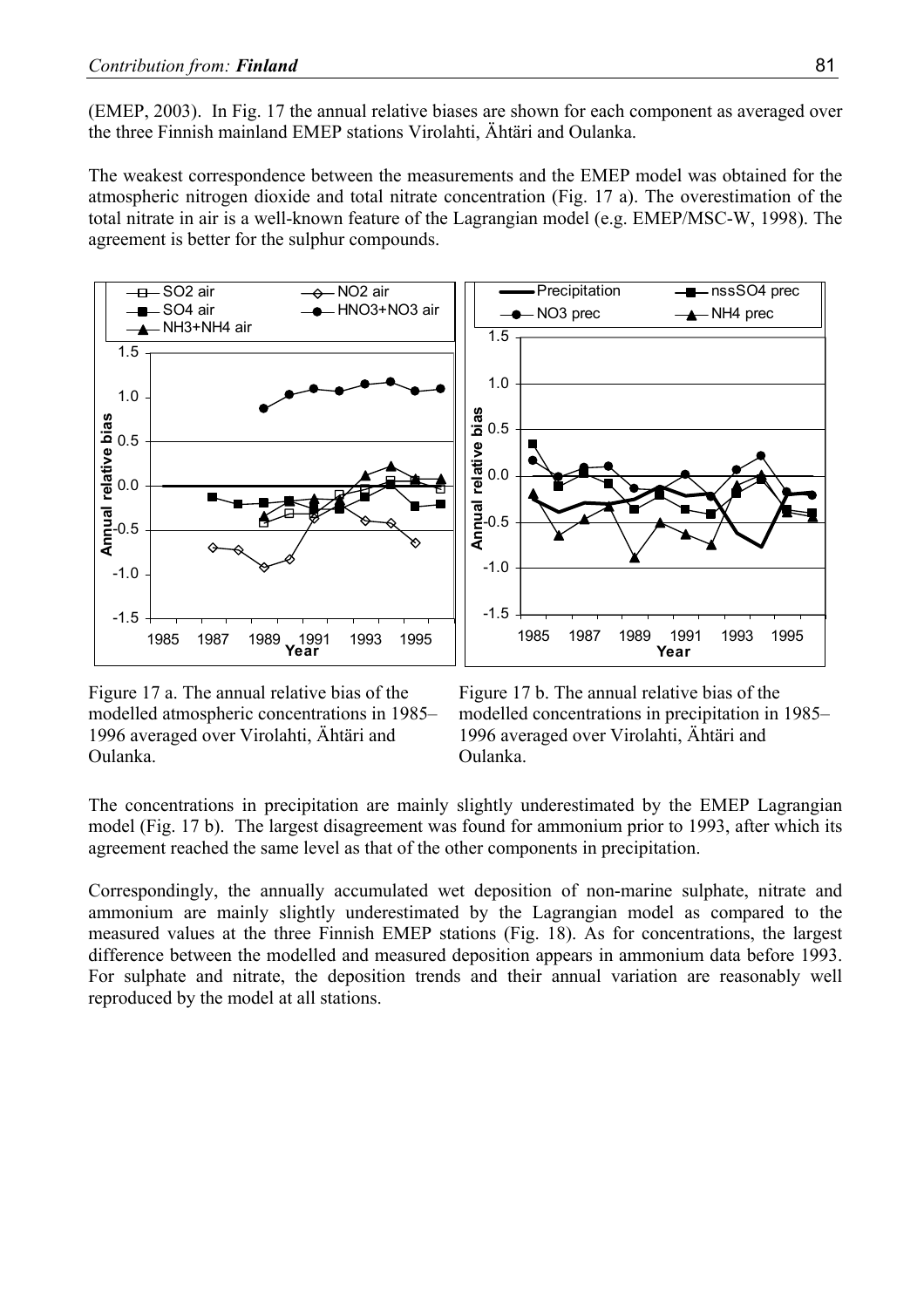

Figure 18. Measured (solid line; 1985–2000) and modelled (dashed line; 1985–1996) annual wet deposition of sulphate, nitrate and ammonium at Virolahti, Ähtäri and Oulanka.

### **10. Exceedance of critical loads**

In the critical load approach used in the Gothenburg Protocol of the CLRTAP, maximum values for acceptable deposition are calculated for different ecosystems. The area protected against acidification and euthrophication, as well as the amount of exceedance of the critical loads, illustrate the success of the emission reduction measures. National Focal Centers (Finnish Environment Institute in Finland) and the Coordination Center for Effects produce biennial reports on the state of the critical load exceedance in the EMEP countries.

The total deposition of acidifying and euthrophying compounds has decreased significantly in Finland during the assessment period. In 1985, the area which experienced an exceedance of the critical load for acidification was over 20% of the total country area, while in 1998 the corresponding value was less than 10%. The area suffering of an excess euthrophying load was almost 30% of the total country area in 1985, and still 20% in 1998. (EMEP/MSC-W, 2003). The exceedance of the critical load for acidification is affected by both sulphur and nitrogen deposition. Even if the sulphur deposition has largely declined, the more steady nitrogen deposition keeps the exceedance rate rather high.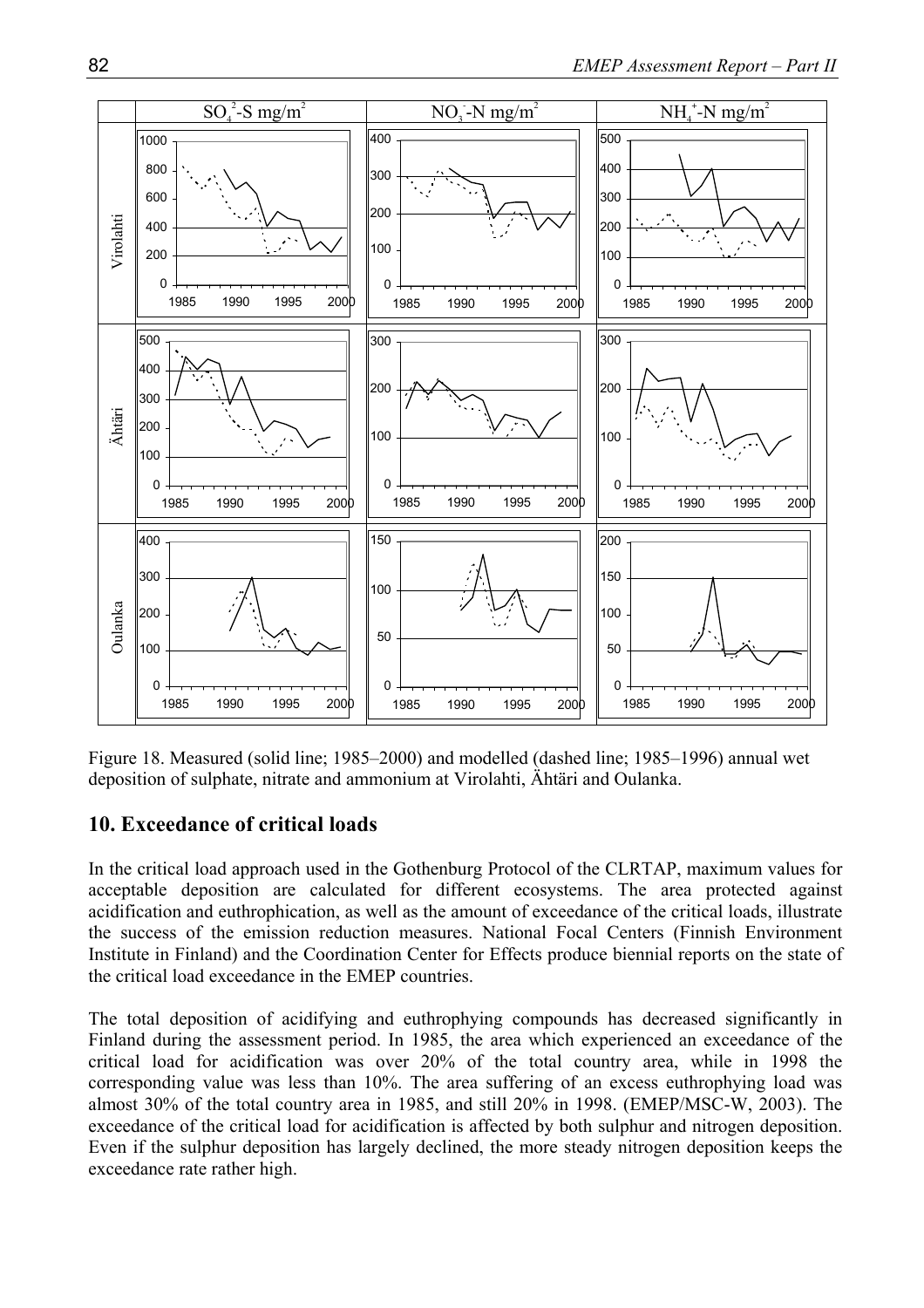Scenarios of the situation in 2010, after the full implementation of the Gothenburg 1999 Protocol, indicate that large improvements will potentially be achieved over the next ten years regarding acidification. Nevertheless, exceedances of the critical load are still foreseen in Finland mainly because of nitrogen deposition (Posch et al., 2001).

## **11. Conclusions**

• In Finland, the concentrations and emissions of  $SO<sub>2</sub>$  have decreased sharply since 1980; sulphate concentrations in air and precipitation have also decreased but to a lesser extent due to the dominance of the long range transport

Both the Finnish and European  $NO_x$  emissions have decreased only modestly, and consequently the concentrations of oxidised nitrogen compounds in air and precipitation have declined only slightly, if at all

• The sulphur load in Finland is highly affected by transport from the southeastern, southern and southwestern sectors, in Oulanka the contribution from the northern and northeastern sectors is also remarkable. In contrast, the nitrogen load is dominated by transport from the south and southwest and by domestic sources

• Ozone concentrations measured in Finland since 1989 have been rather steady on average; however, the concentrations in unpolluted air masses have increased by 5 ppb per decade in the southern and central parts of the country

• In northern and central Finland, the hydrogen ion concentrations in precipitation have decreased; in southern Finland the declining base cation concentrations have probably slowed down the positive development in acidification resulting from the emission reductions

• Deposition of non-marine sulphate, nitrate and ammonium is generally slightly underestimated by the Lagrangian model as compared to the measured values; however, the deposition trends and the annual variation are reasonably well reproduced by the model

The target values for the Finnish emissions given in the CLRTAP Sulphur Protocols 1985 and 1994, and in the CLRTAP Nitrogen Dioxide Protocol in 1988 have been attained

• Scenarios for 2010 after the full implementation of the Gothenburg 1999 Protocol indicate that large improvements take place over the next ten years regarding acidification in Finland; exceedance of the critical load is still foreseen, mainly because of nitrogen deposition.

# **References**

EMEP, 1996. *EMEP manual for sampling and chemical analysis. EMEP/CCC-Report 1/95. Rev. 1/96: 29 March 1996.* Chemical Coordinating Centre, Norwegian Institute for Air Research, Kjeller, 199 pp.

EMEP/MSC-W, 1998. Estimated dispersion of acidifying and euthrophying compounds and comparison with observations. MSC-W Status Report 1/98 Part 1.Oslo